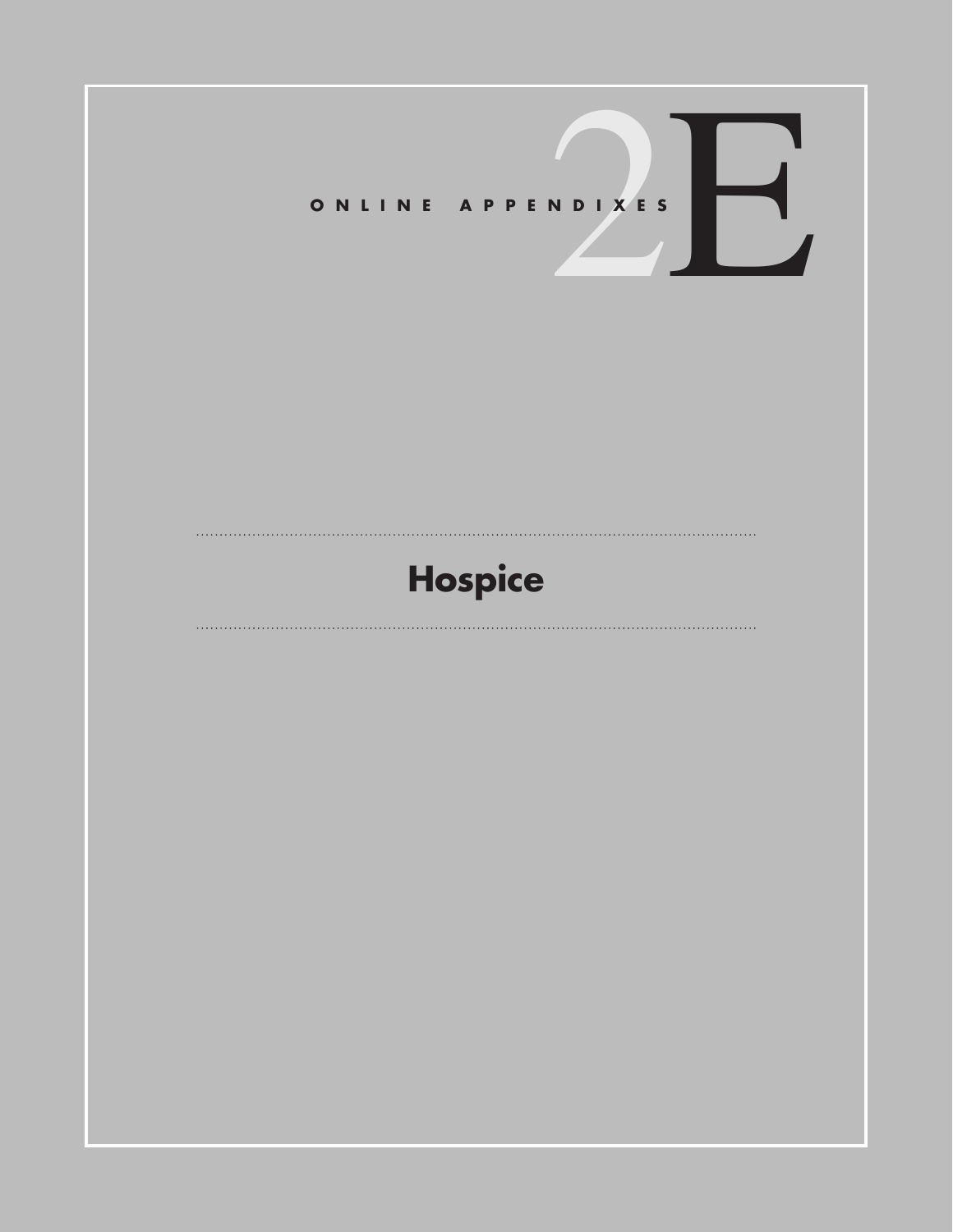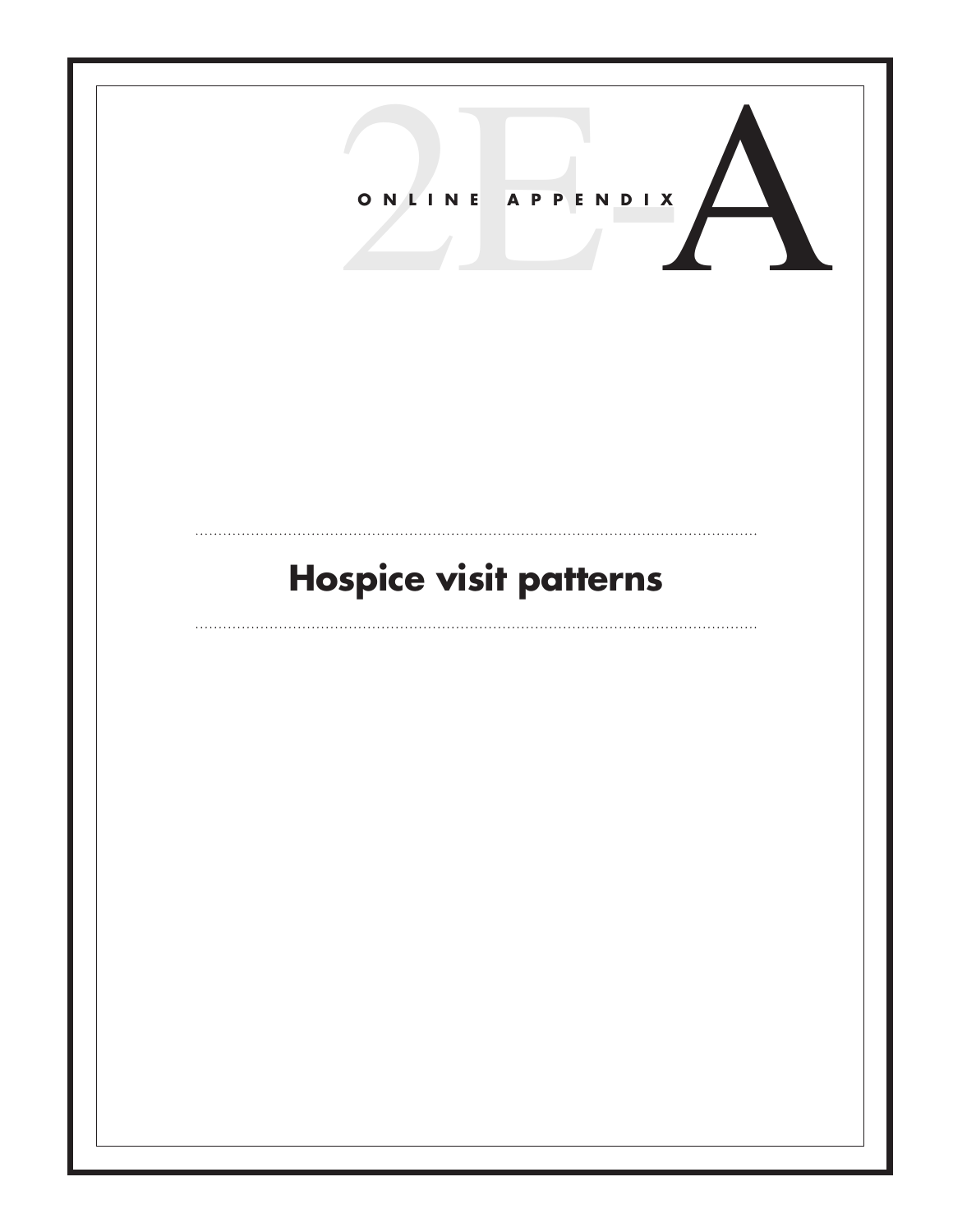# **Hospice visit patterns**

The Commission's prior analyses have shown that the structure of the current Medicare hospice payment system—generally a flat per diem payment over the course of an episode<sup>1</sup>—does not align well with hospices' higher levels of effort at the beginning and end of a hospice episode. In March 2009, the Commission recommended moving to a payment system in which the per diem payments for an episode of care begin at a relatively higher rate but then decline as the length of the episode increases, with an additional payment at the end of the episode, to reflect hospices' higher level of effort at the time of a patient's death. Since the Commission made this recommendation, additional data have become available on hospice visit patterns across episodes of care. Analyses of these data confirm our earlier findings that the number of hospice visits per week is higher early in a hospice episode and at the end of an episode near the time of a patient's death. These findings support the need for a payment system that is better aligned with the U-shaped pattern of hospice care.

## **Medicare claims data**

Beginning July 1, 2008, hospices were required to report on their Medicare claims the number of visits provided each week by three disciplines of personnel: nurses, home health aides, and social workers.<sup>2</sup> This information is the first national patient-level data available on hospice visits to Medicare beneficiaries. Our analyses cover the first six months of Medicare claims data on hospice visits, July to December 2008, for patients who were admitted to hospice and discharged within the six-month period.

### **Patient-level data from a group of nonprofit hospices**

The Commission has obtained proprietary patient-level data on hospice visits from a group of 17 nonprofit hospices.<sup>3</sup> It is a rich source of data on the frequency and length of visits provided by these hospices for a broad set of disciplines (nurses, home health aides, social workers, chaplains, therapists, physicians, volunteers, and others). The data cover the period from October 1, 2005, through September 30, 2008.

### **Hospice visit patterns by length of stay and diagnosis**

Analysis of the two new data sources confirm our earlier findings (based on analysis of data from a large national hospice chain) that patients with short stays in hospice receive more visits per week on average than patients with long stays in hospice (Medicare Payment Advisory Commission 2006, Medicare Payment Advisory Commission 2008). These analyses show that hospice care tends to follow a U-shaped trajectory, where patients receive more visits at the beginning of an episode and at the end of an episode near the time of a patient's death and fewer visits in the intervening period. The data also reaffirm that length of stay rather than diagnosis is a more significant driver of the number of visits per week. Analysis of the mix of visits indicates that patients with shorter stays tend to receive more nurse visits and fewer home health aide visits than patients with longer stays. Finally, beneficiaries with shorter hospice stays appear to receive not only more visits but also longer visits, suggesting the importance of the visit time data that CMS will begin collecting in 2010.

## **Visits per week**

Analysis of the Medicare claims data for the last half of 2008 confirm our prior findings that average visits per week decline as length of stay increase (Figure 2E-A1). In addition, patients with similar lengths of stay have generally similar numbers of visits per week on average across all diagnoses.

The higher average visits per week for patients with short stays compared with patients with long stays reflects in large part the higher visit frequency at the beginning of the episode and at the end of the episode near the time of the patient's death. Analysis of data from the 17 hospices demonstrates this U-shaped pattern of hospice care (Table 2E-A1). Across all length-of-stay categories, patients in the 17 hospices received more visits per week on average during the first and last 7 days of their hospice stay than in the intervening period, with the last 7 days of life being the time with the highest visit frequency. Not shown in the table, patients who were discharged from hospice alive (either because the patient decided to revoke the hospice election and return to conventional care or because the patient no longer met the hospice eligibility criteria) received fewer hospice visits per week in all portions of the episode than patients who were discharged deceased with a similar length of stay.

# **Visit hours per week**

Another aspect of hospice visit patterns is the number of visit hours a patient receives. Like the average number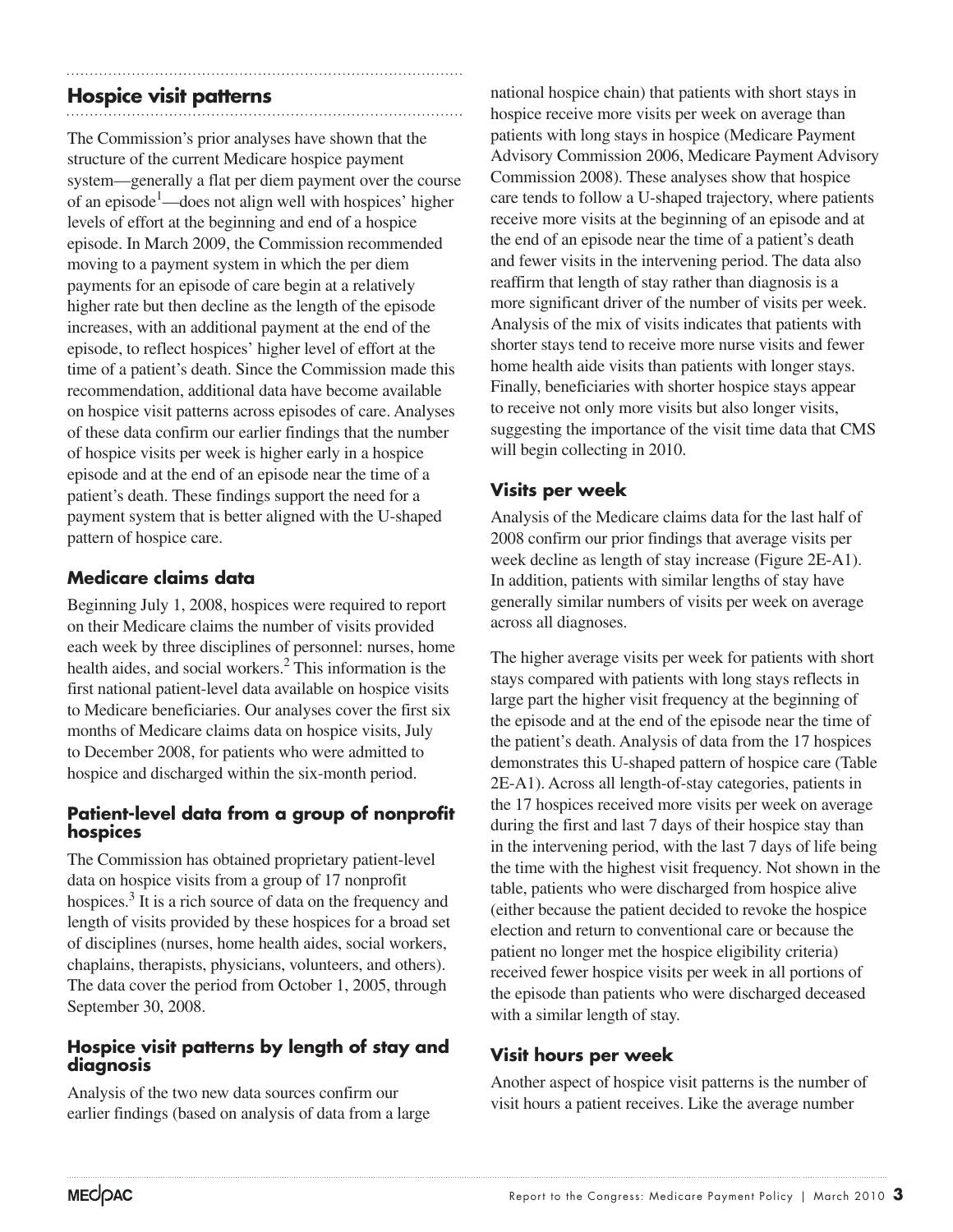

### **Hospice visits per week by length of stay and diagnosis, Medicare claims, July to December 2008**



Note: COPD (chronic obstructive pulmonary disease). Data include only those beneficiaries who were admitted to and discharged from hospice between July 1, 2008, and December 31, 2008. The figure reflects routine home care and continuous home care visits received by patients who did not receive any hospice general inpatient care or inpatient respite care.

Source: MedPAC analysis of Medicare hospice 100 percent standard analytic file from CMS.

of visits per week, the average visit hours per week were higher for patients with short stays than for patients with long stays among the 17 hospices (Figure 2E-A2). However, when measuring visit intensity by hours rather than number of visits, we observe a somewhat sharper when the data is intensity as patient length of stay increases, we consider the data is intensity as patient length of stay increases, patients. For because patients with shorter stays not only receive more that pursual that when yisits accompatible. visits per week but also receive longer visits.

Similar to the pattern in number of visits, visit hours did Figure to the protection matrice to the legend, so I'll just have to I'll just have to control the legend, so I'll just have to control the legend, so I'll just have to control the legend, so I'll just have to control the of stay was taken into account (Figure 2E-A3). However, but the black select select that called patterns have small differences emerged. Within any length-of-stay category, cancer patients tended to receive slightly fewer patient patient patient of the paragraph styles (and object styles) to format. visit hours per week than patients with other diagnoses on average.

### **Mix of visits**

Both the Medicare claims data and the data from the 17 hospices indicate that the mix of visits varies by length of stay, with shorter stay patients receiving more nurse visits relative to home health aide visits than longer stay patients. For example, the Medicare claims data indicate that nurse visits accounted for 61 percent of visits received by beneficiaries with a length of stay of 30 days or less, compared with 44 percent of visits for beneficiaries with a changed and axis lines because they kept resetting when I changed any data. length of stay of 91 to 180 days.

Both data sources also indicate that cancer patients have a slightly higher share of visits provided by nurses than patients with other diagnoses, after taking into account length of stay. For example, among patients with a length  $\frac{d}{dx}$  book that particles what other diagnoses on  $\frac{d}{dx}$  of stay of 90 to 180 days, the share of visits provided by a nurse ranged from 39 percent (neurology patients) to 51 percent (cancer patients), according to the claims data.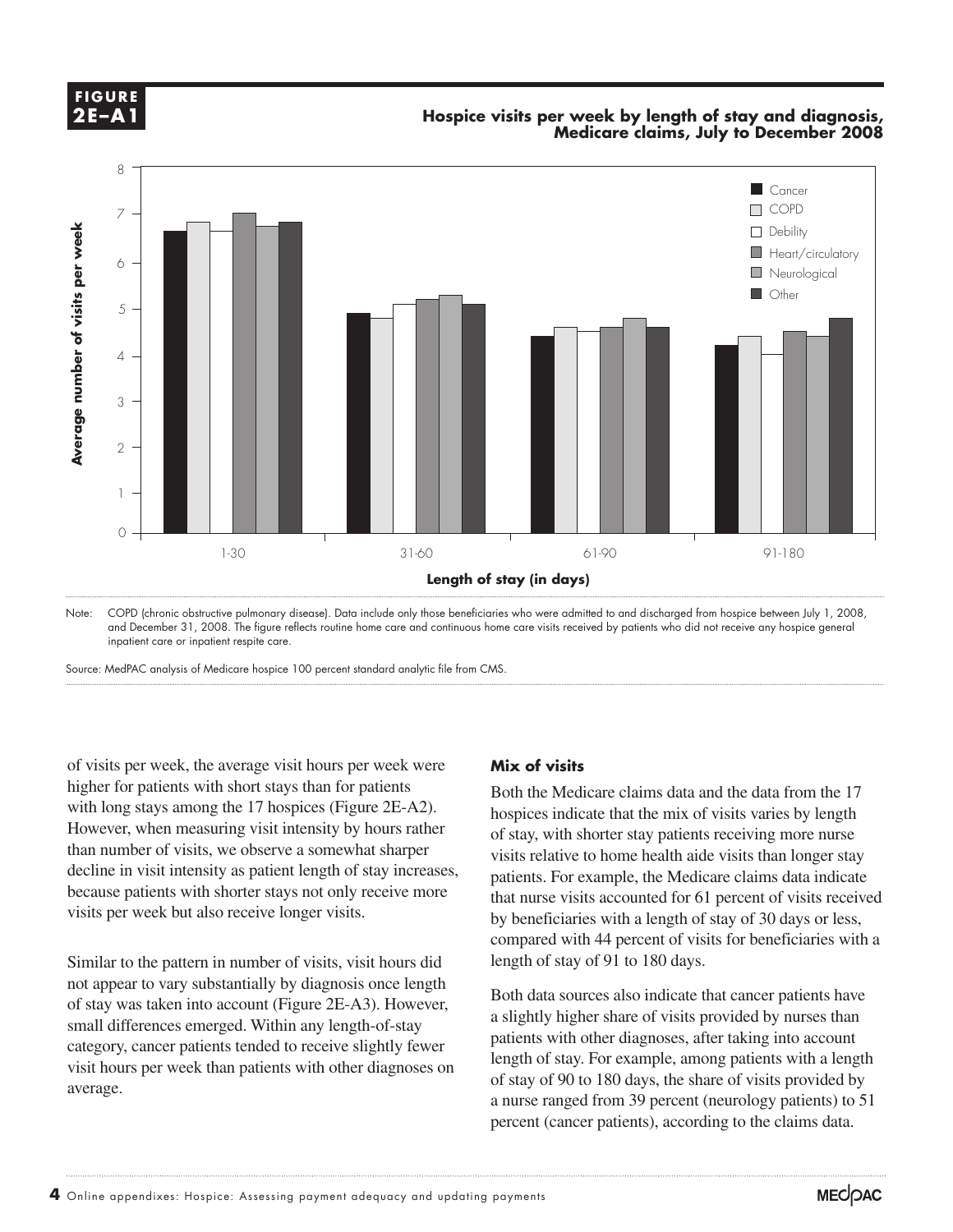### Average routine home care visits per week by length of stay **and portion of the episode for patients from 17 hospices**

| Length of stay (in days) | First 7 days | <b>Middle days</b> | Last 7 days |  |
|--------------------------|--------------|--------------------|-------------|--|
| $1 - 7$                  | 10.1         | N/A                | 10.1        |  |
| $8 - 14$                 | 7.2          | N/A                | 7.4         |  |
|                          | 6.2          | 5.0                | 6.8         |  |
| $15 - 30$<br>$31 - 60$   | 5.6          | 4.3                | 6.7         |  |
| 61-90                    | 5.5          | 4.0                | 6.6         |  |
| $91 - 120$               | 5.5          | 3.8                | 6.4         |  |
| $121+$                   | 5.4          | 3.8                | 6.4         |  |

#### **Average visits per week**

Note: N/A (not available). Data include only those Medicare beneficiaries who were both admitted to and discharged from hospice care between October 1, 2005, and September 30, 2008. The figure reflects only routine home care received by patients who did not receive any general inpatient care or inpatient respite care. Visits by physicians (which are paid separately) and volunteers (which are nonreimbursable) are excluded.

Source: MedPAC analysis of patient-level data furnished by 17 nonprofit hospices.



### **Average number of routine home care visits and <b>Average number** of routine home care visits and **AU visit hours per week by length of stay for 17 hospices**





Note: Data include Medicare beneficiaries admitted and discharged between October 1, 2005, and September 30, 2008. The figure reflects only routine home care received by patients who did not receive any general inpatient care or inpatient respite care. Visits by physicians (which are paid separately) and volunteers (which are nonreimbursable) are excluded.

RHC RHC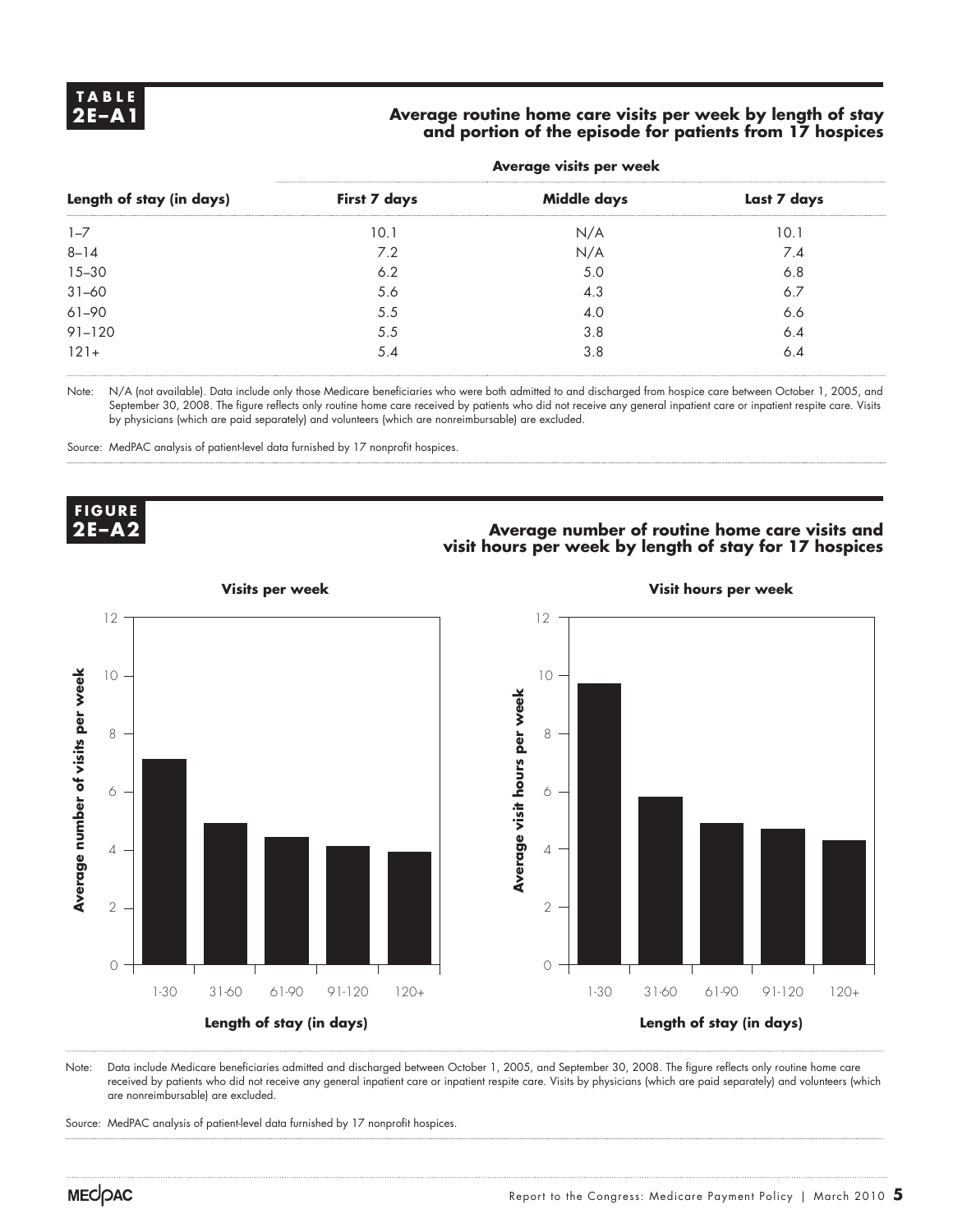

2008. The figure reflects only routine home care received by patients who did not receive any general inpatient care or inpatient respite care. Visits by physicians (which are paid separately) and volunteers (which are nonreimburseable) are excluded.

Source: MedPAC analysis of patient-level data furnished by 17 nonprofit hospices.

### **Hospice visit patterns by length of stay and location**

The Commission previously indicated that it might consider examining whether a different payment structure **EXECUTE:** *Note about the matter of the constraints* **about the constraints of the matter of the set of the matter of the matter of the matter of the matter of the matter of the matter of the matter of the matter of the m** (Medicare Payment Advisory Commission 2009).  $\frac{\text{patches in the}}{\text{account } \Delta \text{cc}}$ Our prior work demonstrated that patients in nursing in nursing in nursing facilities r facilities tend to have longer stays than patients residing in the community, due in part to the higher prevalence of conditions that tend to have longer lengths of stay (e.g., Alzheimer's disease, dementia, debility) (Medicare (e.g., Adzheimer's disease, defining, debinty) (Wedneard total visits per week the legend). Aside from the legal of the legending the legal of the legal of the legal of the legal of the legal of the legal of the legal of t whether hospice patients in nursing facilities and the community receive similar levels of service and whether reside the potential overlap in services furnished by the hospice more home health aide visits. Resider<br>and the nursing facility results in a reduced workload for  $\frac{1}{\sqrt{G}}$ each entity. In addition, the provision of hospice care in a centralized location may yield savings in travel time

and allow a hospice to employ fewer staff to treat a given number of patients.

differences in length of stay, there are questions about  $\frac{AZ}{17}$  beginning also indicates bigher graphs of the bad for modi-Analysis of the two data sources suggests that nursing facility residents receive slightly more hospice visits than patients in the home, once length of stay is taken into account. According to the claims data, hospice patients in nursing facilities received fewer nurse visits and more home health aide visits than hospice patients at home (who have a similar length of stay), with nursing facility patients itions that tend to have longer lengths of stay (in most length-of-stay categories) receiving slightly more total visits per week than patients in the home (Table 2E-A2). Not shown in the table, analysis of the data for the 17 hospices also indicates higher average visits per week and average visit hours per week among nursing facility residents compared with patients in the home, due to more home health aide visits. Residents in assisted living facilities also appear to receive more home health aide visits than patients in the home.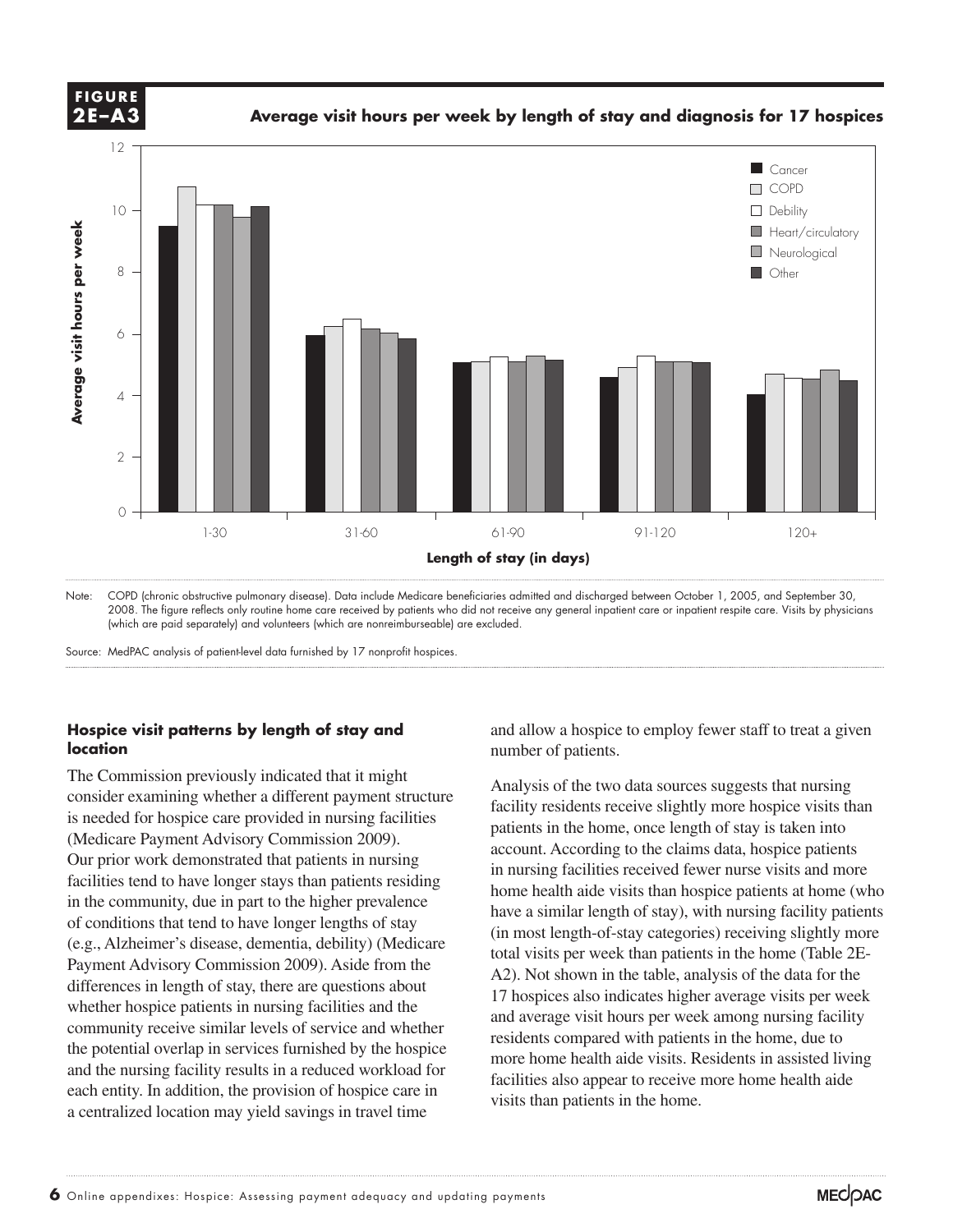### **2E –A2 Average visit hours per week by type of visit and location of visit, Medicare claims data, July to December 2008**

|                                          | Length of stay (in days) |           |       |            |
|------------------------------------------|--------------------------|-----------|-------|------------|
|                                          | $1 - 30$                 | $31 - 60$ | 61-90 | $91 - 180$ |
| Average total visits per week            |                          |           |       |            |
| Home                                     | 6.7                      | 4.8       | 4.3   | 4.0        |
| Nursing facility                         | 6.7                      | 5.2       | 4.8   | 4.6        |
| Assisted living facility                 | 7.3                      | 5.4       | 4.7   | 4.8        |
| Average nurse visits per week            |                          |           |       |            |
| Home                                     | 4.2                      | 2.6       | 2.1   | 1.9        |
| Nursing facility                         | 3.7                      | 2.3       | 1.9   | 1.8        |
| Assisted living facility                 | 4.6                      | 2.7       | 2.2   | 2.1        |
| Average home health aide visits per week |                          |           |       |            |
| Home                                     | 1.7                      | 1.8       | 1.7   | 1.8        |
| Nursing facility                         | 2.0                      | 2.3       | 2.4   | 2.4        |
| Assisted living facility                 | 1.9                      | 2.2       | 2.1   | 2.3        |

Note: The numbers for nurse and home health aide visits do not sum to the total because the total also includes social worker visits. Data include only those beneficiaries who were admitted to and discharged from hospice between July 1, 2008, and December 31, 2008. The table reflects routine home care and continuous home care visits received by patients who did not receive any hospice general inpatient care or inpatient respite care.

Source: MedPAC analysis of Medicare hospice 100 percent standard analytic file from CMS.

The findings of hospices furnishing more home health aide visits to nursing home patients, as well as assisted living facility patients, may seem counterintuitive as patients in facilities have access to aide services through the facility in addition to the hospice. It is uncertain what accounts for the greater home health aide visits in these facilities. It may be that the ability to provide care in a centralized location, without travel between patients, facilitates the provision of more home health aide visits. It may also be that patients in nursing facilities and assisted living facilities may be more likely to lack family members who are able to provide assistance and support and that additional aide visits help fill that need. It also raises questions about whether the provision of home health aide visits by hospices might be attractive to facilities in bringing hospices in to serve their patients.

### **Hospice visit patterns by length of stay and hospice characteristics**

The Medicare claims data on hospice visits allows us to examine the frequency of hospice visits by a number of hospice characteristics, such as ownership status, type

of hospice (freestanding, home health based, hospital based), size of hospice, and rural and urban location. Average hospice visits per week do not appear to differ substantially for hospices in rural and in urban areas or for hospices of different sizes. The claims data, however, indicate differences in average visits per week by type of ownership and type of hospice. Comparing patients with similar lengths of stay, freestanding hospices, homehealth-based hospices, and for-profit hospices appear to provide slightly more home health aide visits than their counterparts, which results in slightly higher total visits per week for these hospices on average.

What accounts for the differences in home health aide visits per week among these providers is uncertain. For example, it is possible that some hospices, like nonprofit hospices, may rely more heavily on volunteers for homehealth-aide-type services; we do not see volunteer visits in our data. It might also be a reflection of differences in location of care across different types of providers. For example, for-profit hospices tend to serve more nursing facility patients, who receive more home health aide visits. Another factor might be the greater prevalence of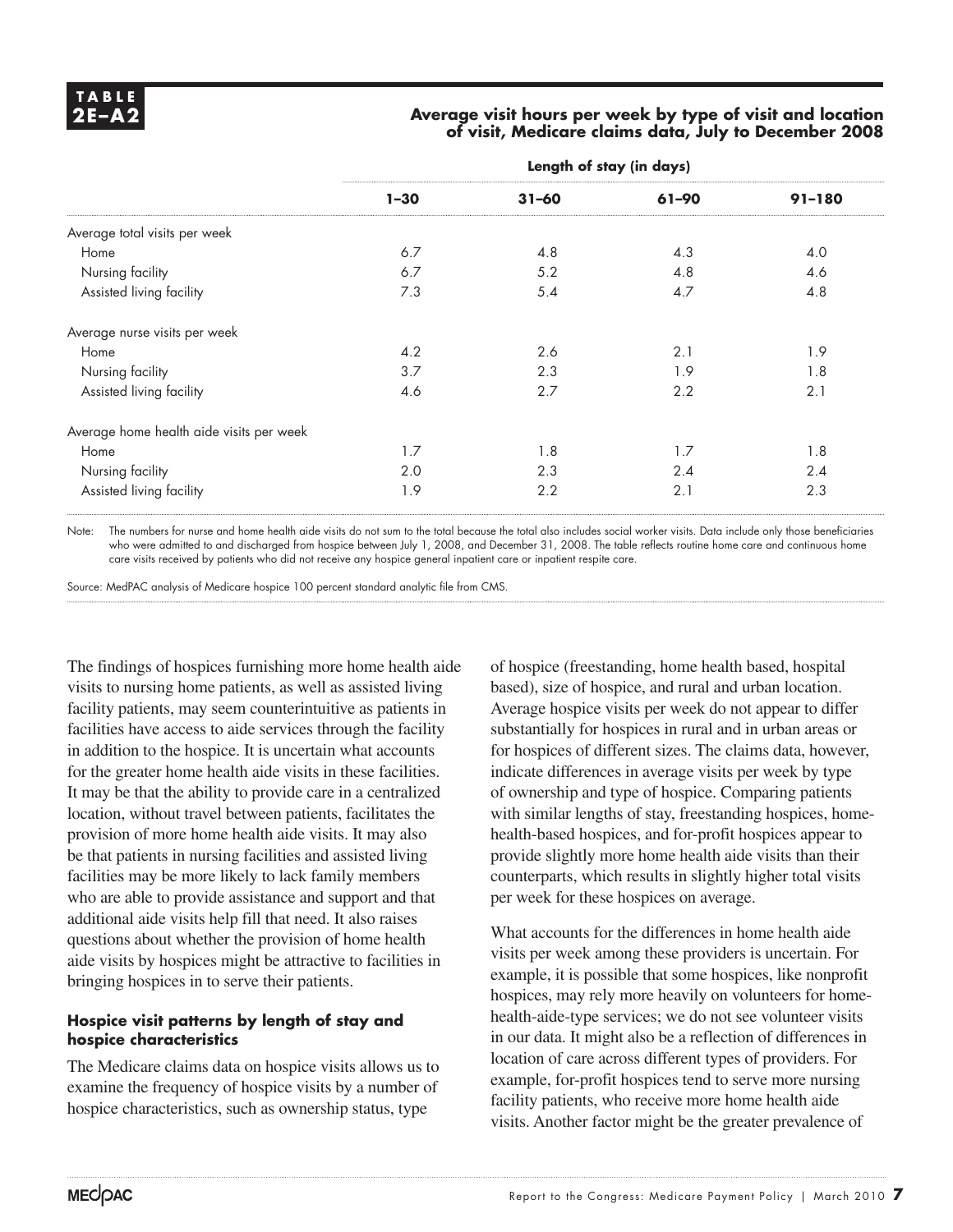long stays among certain types of hospices. The higher profitability of long stays might facilitate the provision of more aide visits per week for patients in hospices with more long stay patients.

### **Implications**

The analyses developed from the two new data sources lend further support to the need for a payment system that is better aligned with the U-shaped pattern of hospice care, as previously recommended by the Commission. The analyses conducted here suggest that, in developing such a payment system, it would be important to consider several aspects of hospice visits, including the number of visits, duration of visits, and mix of nurse and home health aide visits. As more data on hospice visit patterns become available, the Commission intends to continue

to analyze the data and their implications for payment system reform. While hospice visits make up the largest component of hospices' costs, hospices incur costs in a number of other areas, such as prescription drugs and home medical equipment. In the future, the Commission may also examine patterns in these types of nonvisit costs across patients with particular characteristics. Such patient-level analyses would depend on the availability of proprietary data from one or more hospices, as national patient-level data on nonvisit costs are not available. We also may continue to explore visit patterns among nursing home patients and examine how the costs associated with providing services to them (e.g., travel time and staffing costs) differ from those for other patients to the extent that such data become available. ■

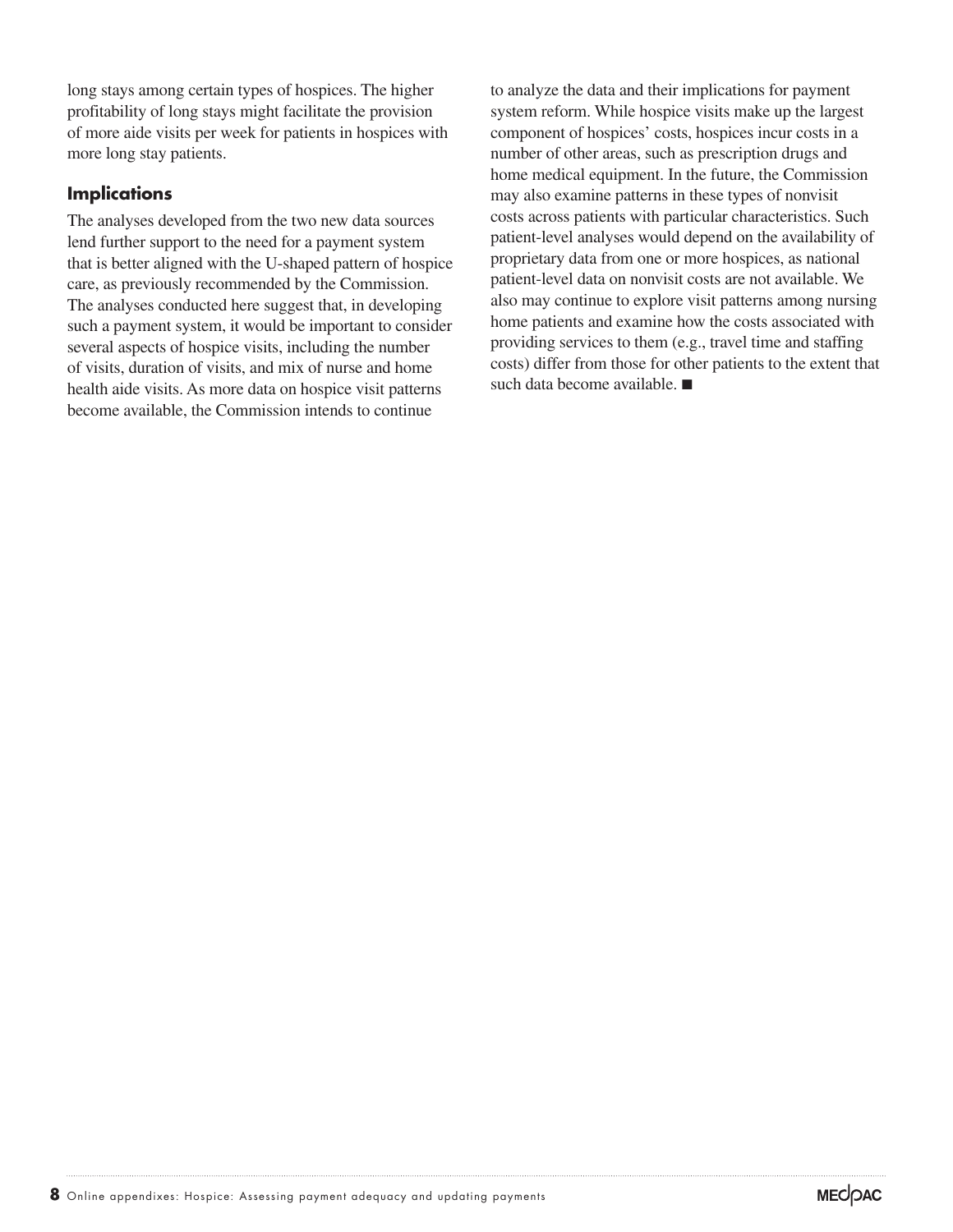# **Endnotes**

- 1 Under the Medicare hospice benefit, there are four types of care: routine home care, continuous home care, general inpatient care, and inpatient respite care. Routine home care, which can be provided in a variety of settings, including the patient's home, a nursing facility, an assisted living facility, and other types of facilities, makes up more than 95 percent of hospice days. There is a flat payment per day of about \$143 for routine home care regardless of whether any visit is provided on a day. Continuous home care is provided for more than eight hours per day during a time of crisis and is paid an hourly rate.
- 2 At this time, the Medicare claims data include only information on the number and type of visits and not the duration of visits. The Commission recommended

in March 2009 that hospices report additional details on visits, including the length of time. Beginning January 1, 2010, hospices are required to report the length of visits (in 15-minute increments) as well as additional types of visits (physical, speech, and occupational therapist visits) and phone calls by social workers. We expect this additional, more detailed claims data to be available for analysis in 2011.

3 About 120,000 Medicare patients in 14 states were enrolled and discharged by these hospices during this time period. The 17 hospices vary in terms of number of patients served, percent of patients with various diagnoses, average length of stay, percent of stays greater than 180 days, and percent of patients treated in various locations such as home and nursing facilities.